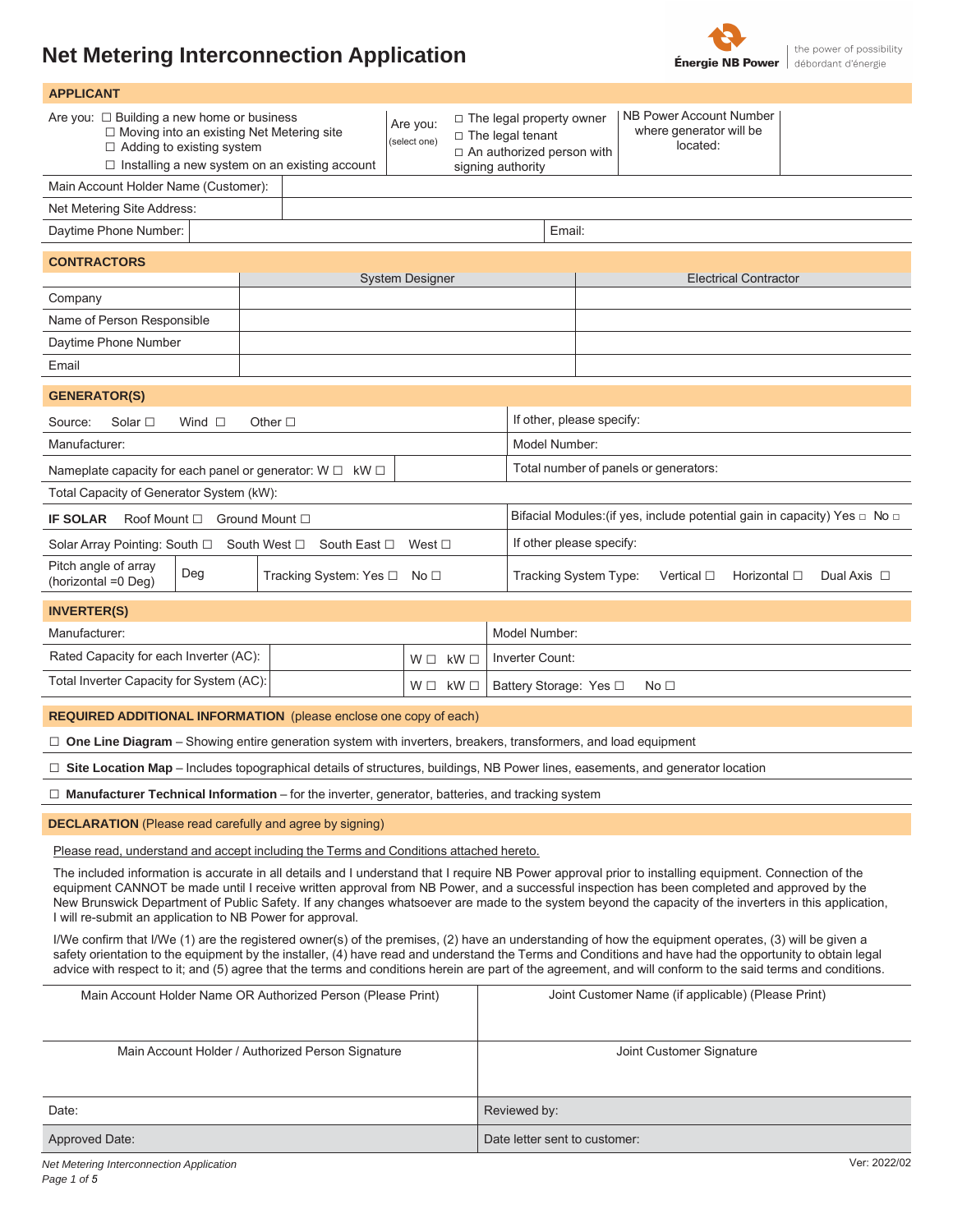# **TERMS AND CONDITIONS (STANDARD AND FARMS)**

# **Application**

1. The Customer has completed NB Power's Net Metering Interconnection Application (the "Application") attached hereto.

2. The Customer's completed Application including location and details on the Customer owned electrical generation unit including any equipment or devices related to the generation of electricity and interconnection equipment (hereinafter called "Generation Unit(s)") are hereby incorporated into these Terms and Conditions as fully as if it were set forth herein.

3. The Customer certifies that it owns the facilities, Generation Unit(s), and is the NB Power Customer where kilowatt hour energy credits will be applied.

4. The Customer has identified in the Application that the facility where the Generation Unit(s) will be installed, operated and interconnected is owned and not leased.

## **Customer's Generation Unit(s)**

5. The Customer's Generation Unit(s) shall be owned and operated by the Customer and all costs associated with the Customer's Generation Unit(s) shall be borne by the Customer.

6. The Customer's Generation Unit(s) shall be located on the Customer's premises, on the Customer's side of the utility meter on an account with active customer load. It shall include equipment necessary to meet all requirements established by New Brunswick Department of Public Safety, applicable CSA standards, NB Power's Rate Schedules and Policies Manual, and/or any amendments thereto, specifications set out in Section 9 hereafter and any and all applicable laws, codes and standards over and above those cited in this provision.

7. The Customer's Generation Unit(s) shall have a name plate rating of not more than 100 kW. The Customer shall ensure that electricity that is generated is and remains in compliance with New Brunswick Regulation 2015-60 Electricity from Renewable Resources Regulation-Electricity Act.

8. The Customer acknowledges and agrees that no connection on NB Power facilities will be allowed.

9. The Customer shall comply with the technical requirements for connection as set out in NB Power's "Technical Specification for Net Metered Generation" which are amended from time to time, and to any successor document (the "Technical Specifications").

10. For Farms (as defined in NB Power's Rates Schedules and Policies manual) applying kilowatt hour energy credits to more than one metering point, NB Power in consultation with the Customer will determine which metering point the Generation Unit(s) will be physically connected.

11. NB Power shall have the sole authority to determine which interconnection requirements set forth herein are applicable to the Customer's Generation Unit(s).

## **Metering**

12. NB Power shall supply, at its cost, and shall own and maintain all the necessary meters and associated equipment used for billing.

13. The Customer shall supply, at its cost, a safe and suitable location and safe and suitable access to NB Power for metering.

14. Net Metering will only commence when all metering locations have been approved by NB Power. NB Power shall reserve the right to remove or modify any metering location once Net Metering has commenced.

## **Maintenance and Permits**

15. The Customer shall (i) maintain the Generation Unit(s) and interconnection facilities in a safe and prudent manner and in conformance with all applicable laws and regulations including, but not limited to, NB Power's Interconnection requirements; (ii) obtain any governmental authorizations and permits required for the construction and operation of its Generation Unit(s) and interconnection facilities, including electrical permit; (iii) reimburse NB Power for any and all losses, damages, claims, penalties, or liability it incurs as a result of Customer's failure to obtain or maintain any governmental authorizations and permits required for construction and operation of Customer's Generation Unit(s) or failure to maintain Customer's facility as required in this Section, and all such obligations shall survive the termination of these Terms and Conditions.

16. Approval of the Application attached hereto extends to future increases in generating capacity up to but not exceeding the rating of the inverter(s) proposed in the Application.

17. In the event the Customer wishes to add capacity to the Generation Unit(s) in excess of that which was approved by NB Power in the Application, up to the rating of the inverter, is subject to the prior approval of New Brunswick Department of Public Safety, Technical Inspection Services.

> Main Account Holder OR Authorized Person Initial

Joint Customer Initial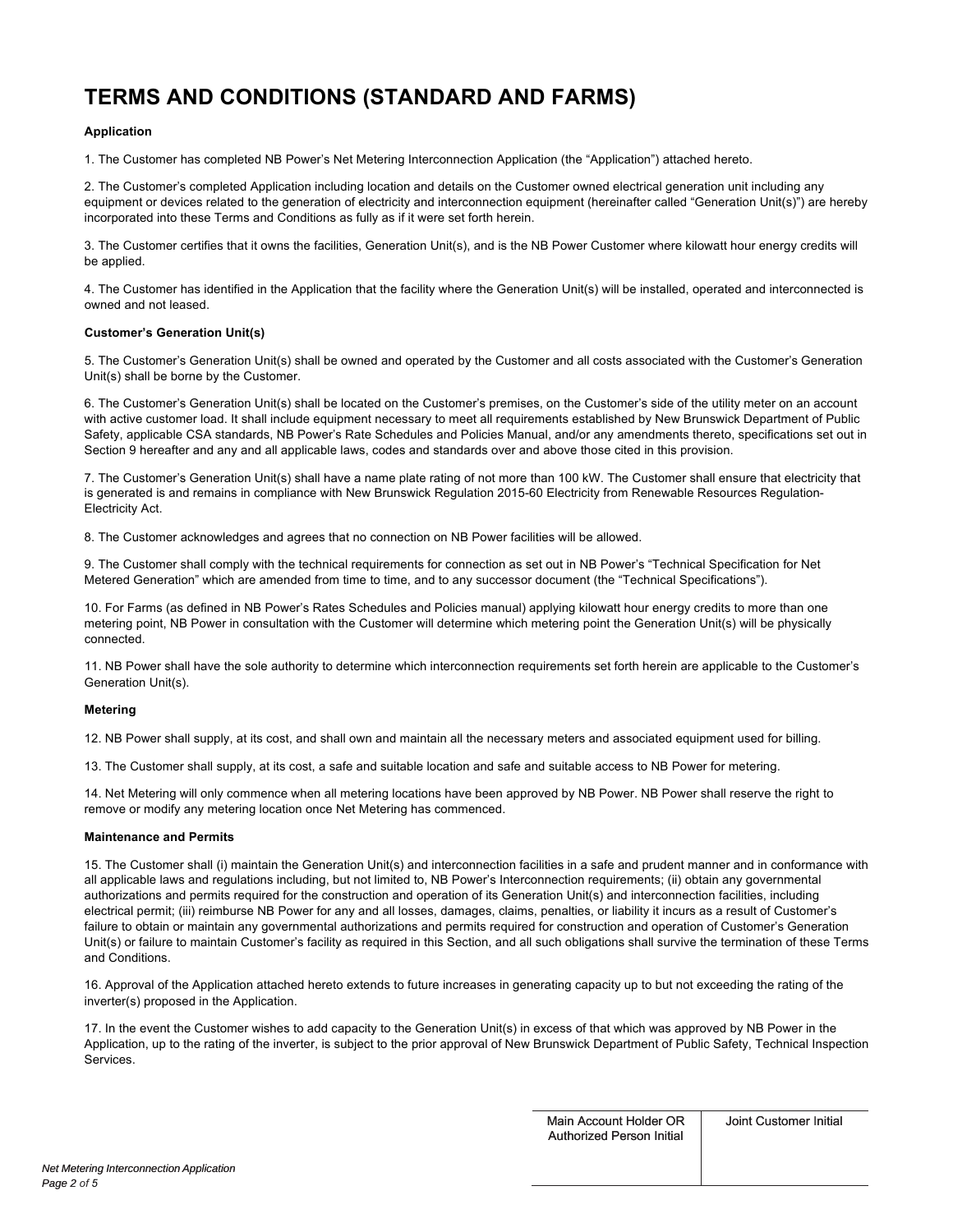# **Operation**

18. Once in operation, the Customer shall make no changes or modifications to the Generation Unit(s), wiring or the mode of operation without the prior written approval of NB Power.

19. Approval by NB Power of the Application extends to future increases in generating capacity up to but not exceeding the rating of the inverter(s) proposed in the Application.

20. Approval of an Application for a farm to apply kilowatt hour energy credits toward more than one metering point will require that the Customer maintain registered farm status with the Province of New Brunswick.

21. Any addition of capacity to the Generation Unit(s) as approved by NB Power under the Application, up to the rating of the inverter, is subject to the Customer obtaining the approval of New Brunswick Department of Public Safety, Technical Inspection Services.

## **Access To Premises**

22. NB Power may enter the Customer's facility, premises or property (i) to inspect without prior notice at all reasonable hours Customer's protective devices and to read the meter; and (ii) to disconnect the interconnection facilities at the NB Power's meter or transformer, without notice, if, in NB Power's opinion, a hazardous condition exists and such immediate action is necessary to protect persons, or NB Power's facilities, or property of others from damage or interference caused by Customer's Generation Unit(s), or lack of properly operating protective devices or inability to inspect the same. These rights and obligations shall survive termination of these Terms and Conditions.

## **Indemnity and Liability**

23. The Customer agrees that it/shall be liable for and that it shall indemnify and hold harmless and release NB Power and its officers, directors, employees, agents, contractors, shareholders and affiliates from and against any and all losses, claims, damages, costs, demands fines, judgments, penalties, obligations, payments and liabilities, together with any costs and expenses (including without limitation legal fees and out-of-pocket expenses and investigation expenses) incurred in connection with any of the foregoing, resulting from, relating to or arising out of or in connection with: (i) any failure or abnormality in the operation of the Customer's Generating Unit or any related equipment; (ii) any failure of the Customer in complying with the standards, specifications, or requirements referenced in NB Power's interconnection requirements, which results in abnormal voltages or voltage fluctuations, abnormal changes in the harmonic content of the Generation Unit(s) output, single phasing, or any other abnormality related to the quantity or quality of the power produced by the Generation Unit(s); (iii) any failure of the Customer to duly perform or observe any obligation, term, provision, covenant, or condition hereunder to be performed or by or on behalf of the Customer, or (iv) any negligence or intentional misconduct of Customer related to operation of the Generation Unit(s) or any associated equipment or wiring. The foregoing liability and indemnity provisions shall survive the termination of these Terms and Conditions.

24. Each of the Parties identified as "Customer" in these Terms and Conditions shall be jointly and severally liable to NB Power for the performance of the obligations of the Customer under these Terms and Conditions.

### **Force Majeure**

25. Suspension of Obligations. Neither Party shall be liable to the other for, or be considered to be in breach of or default under these Terms and Conditions because of, any failure or delay in performance by such Party under these Terms and Conditions to the extent such failure or delay is caused by or results from any such cause or condition which is beyond such Party's reasonable control, or which such Party is unable to prevent or overcome by exercise of reasonable diligence (any such cause or conditions, a "Force Majeure"), including breach of contract or failure of performance by any person providing services to NB Power.

26. Notice; Required Efforts to Resume Performance. Any Party claiming Force Majeure shall give the other Party maximum practicable advance notice of any failure or delay resulting from a Force Majeure, and shall use its reasonable best efforts to overcome the Force Majeure and to resume performance as soon as possible.

27. No Excuse of Payment Obligations. Notwithstanding any other provision of these Terms and Conditions, in no event shall a Force Majeure excuse a Party's failure or delay to pay any amounts due and owing to the other Party under or pursuant to these Terms and Conditions.

### **Interruption or Reduction of Deliveries**

28. NB Power may require the Customer to interrupt or reduce deliveries of electricity as follows: (a) when necessary in order to construct, install, maintain, repair, replace, remove, investigate, or inspect any of its equipment or part of its system; or (b) if NB Power determines that curtailment, interruption, or reduction is necessary because of emergencies, or compliance with good electrical practices as determined by NB Power.

29. To the extent reasonably practicable, NB Power shall give the Customer notice of possible interruption or reduction of deliveries of electricity.

### **Billing**

30. NB Power shall bill the Customer monthly for the non-kilowatt hour energy charges due under NB Power's Rate Schedules and Policies Manual, plus all outstanding amounts for net kilowatt hour energy consumption. If the Customer generates kilowatt hour energy credits during any month, such credits will be carried over from month to month and subtracted from amounts otherwise due the following month, with the exception that on March 31st of each year, all kilowatt hour energy credits shall be set to zero. Based on GST/HST legislation, the Customer is required to pay HST on their entire electricity requirement from NB Power and not the net amount.

Main Account Holder OR Authorized Person Initial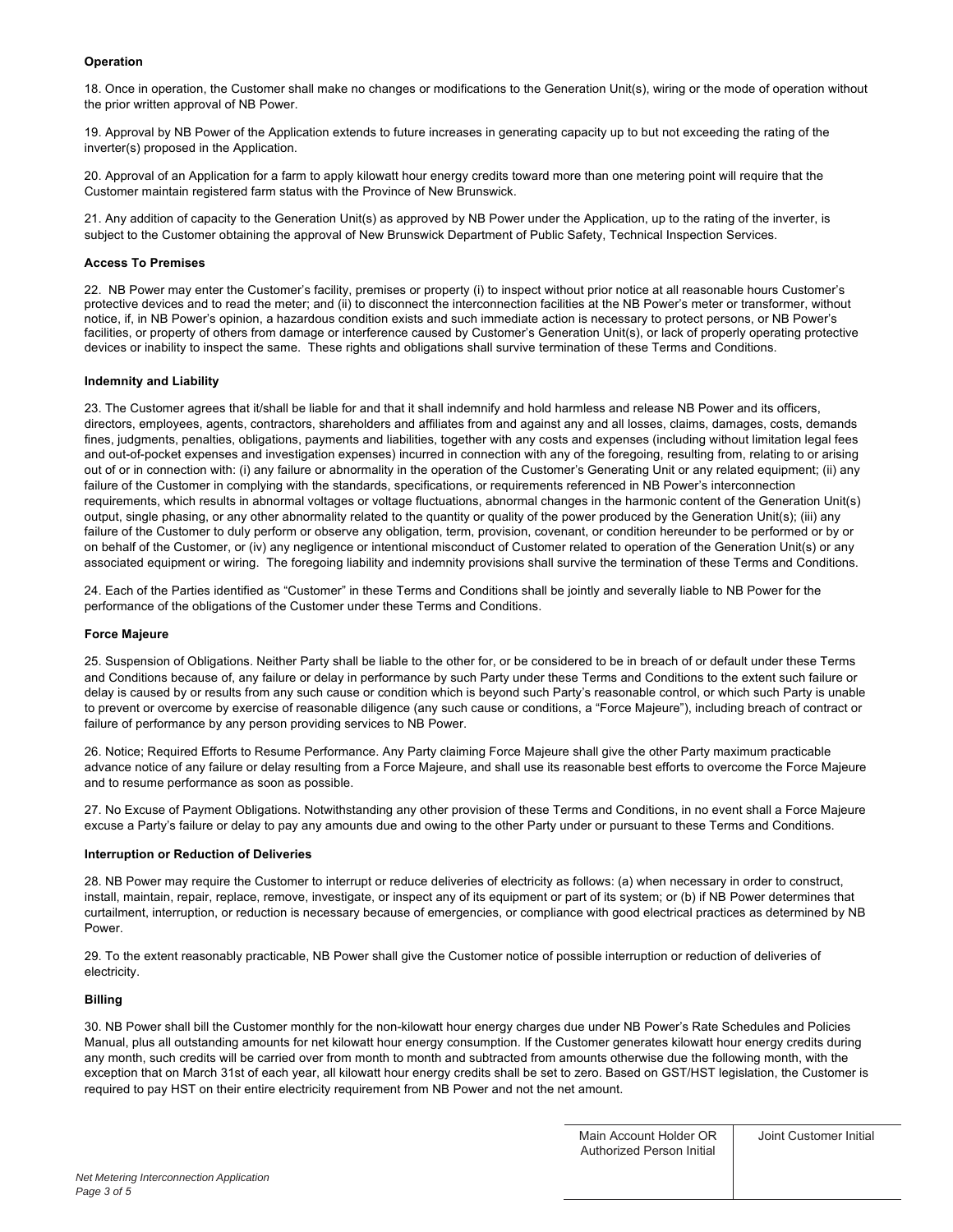31. For Farms applying kilowatt hour energy credits to more than one metering point, NB Power will apply energy credits only to additional metering points with the same rate category and on the same or adjacent property where the Generation Unit(s) will be located in the following order:

- I. To the metering point where the Generation Unit(s) is located.<br>II. To one or more metering points related to farm operations.
- To one or more metering points related to farm operations.
- III. To the family home.

# **Term and Termination**

32. This Agreement shall continue on a month-to-month basis. Either Party may terminate this Agreement for any reason upon 30 days notice in writing to the other Party. Upon such termination, the Customer shall, at its cost, safely render inoperable the Generation Unit(s), inclusive of isolating the Generation Unit(s), which obligations shall survive termination of these Terms and Conditions.

33. NB Power reserves the right to terminate these Terms and Conditions at any time without notice if the Customer fails to comply with the terms of these Terms and Conditions or if the Customer no longer meets the eligibility criteria under the Technical Specifications. The Customer shall advise NB Power immediately if the Customer ceases to meet the eligibility criteria. If these Terms and Conditions are terminated by NB Power for breach of these Terms and Conditions by Customer, the Customer shall be responsible for payment of all costs associated with such termination. NB Power reserves the right to terminate these Terms and Conditions at any time without notice if the Customer:

- I. Fails to comply with these Terms and Conditions or no longer meets the eligibility criteria under the Technical Specifications;
- II. For Farms applying kilowatt hour energy credits to more than one metering point, fails to maintain registered farm status with the Province of New Brunswick; or
- III. Makes changes in facility ownership, Generation Unit(s) ownership, or ceases to be an NB Power Customer at any location where kilowatthour energy credits are applied.

The Customer shall advise NB Power immediately if it ceases to meet the eligibility criteria. If the Terms and Conditions are terminated by NB Power for breach by the Customer, NB Power reserves the right to zero out any remaining kilowatthour energy credits for the period during the breach. The Customer shall be responsible for the requirement to isolate the Generation Unit(s) upon any such termination and shall be responsible for any and all costs associated with such termination, which obligations shall survive the termination of these Terms and Conditions.

If these Terms and Conditions are terminated by either Party for any reason, the remaining kilowatthour energy credits shall be:

- I. if Customer is moving immediately to another location served by NB Power, any remaining kilowatthour energy credits shall be transferred to the new location, subject to the conditions in Section 30.
- II. if Customer ceases to be an NB Power Customer or moves to a location not served by NB Power, any remaining energy credits shall be set to zero.
- III. If NB Power terminates the Terms and Conditions other than for breach by the Customer, NB Power will credit any remaining kilowatthour energy credits to the Customer's account.

34. Upon termination of these Terms and Conditions for any reason, the Parties acknowledge and agree that NB Power shall have the right to disconnect service to the facility in the event that the Customer fails to isolate the Generation Unit(s). This right shall survive any termination of these Terms and Conditions.

35. If the Customer wishes to participate in net metering within 24 months of the termination, of these Terms and Conditions (unless such termination is not caused, directly or indirectly, by the fault, act or omission of the Customer), the Customer agrees to pay all NB Power's costs associated with entering into a new Terms and Conditions, including all equipment and installation costs.

## **Personnel and System Safety**

36. If at any time NB Power determines that the continued operation of the Customer's facility or Generation Unit(s) may endanger any person, property or NB Power's distribution system, or have an adverse effect on the safety or power quality of other customers, NB Power shall have the right to disconnect either or both of the Customer's Generation Unit(s) or facility from NB Power's distribution system. The Customer's Generation Unit(s) or facility shall remain disconnected until such time as NB Power is satisfied that the endangering or power quality condition(s) have been corrected, and NB Power shall not be obligated to accept any energy from the Customer during such period. The Customer shall be responsible for and agrees to pay NB Power for all costs incurred by NB Power related to disconnection of the Customer's Generation Unit(s) and/or facility if such disconnection is caused, directly or indirectly, by the act or omission of the Customer, and such responsibility shall survive any termination of these Terms and Conditions.

## **Miscellaneous**

37. Authorization. Each Party represents and warrants to the other Party that the execution, delivery and performance by it of these Terms and Conditions has been duly authorized by all necessary corporate and regulatory action on its part and that the execution, delivery and performance by it of these Terms and Conditions does not result in a breach, violation of, or conflict with the terms of any contracts or instruments to which it is a party.